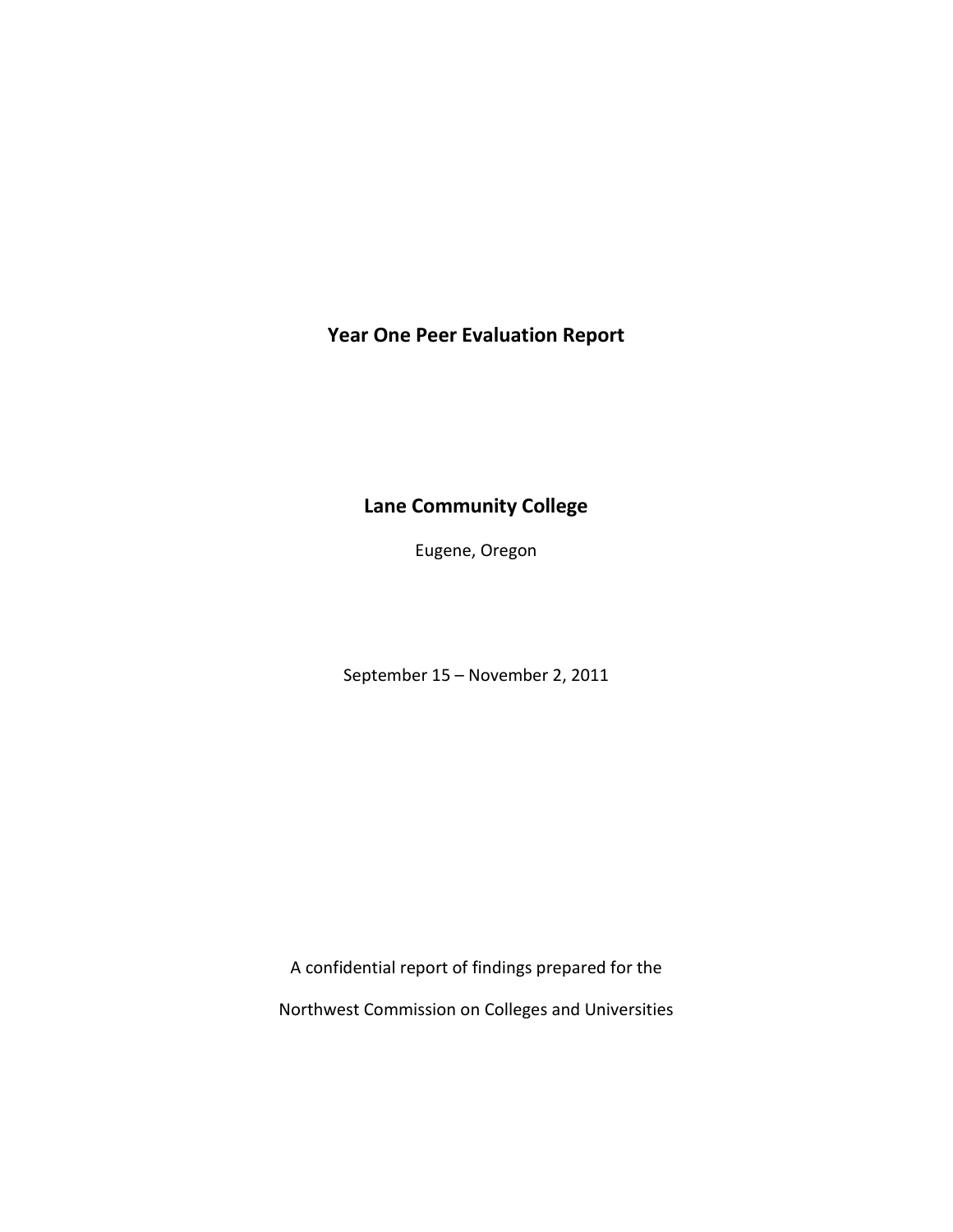# **Table of Contents**

| Introduction                              | 1            |
|-------------------------------------------|--------------|
| Assessment of Standard One Report         | 1            |
| Institution's Response to Recommendations | 1            |
| Eligibility Requirements 2 and 3          | 1            |
| <b>Section One</b>                        | $\mathbf{2}$ |
| Summary                                   | 3            |
| Commendation                              | 4            |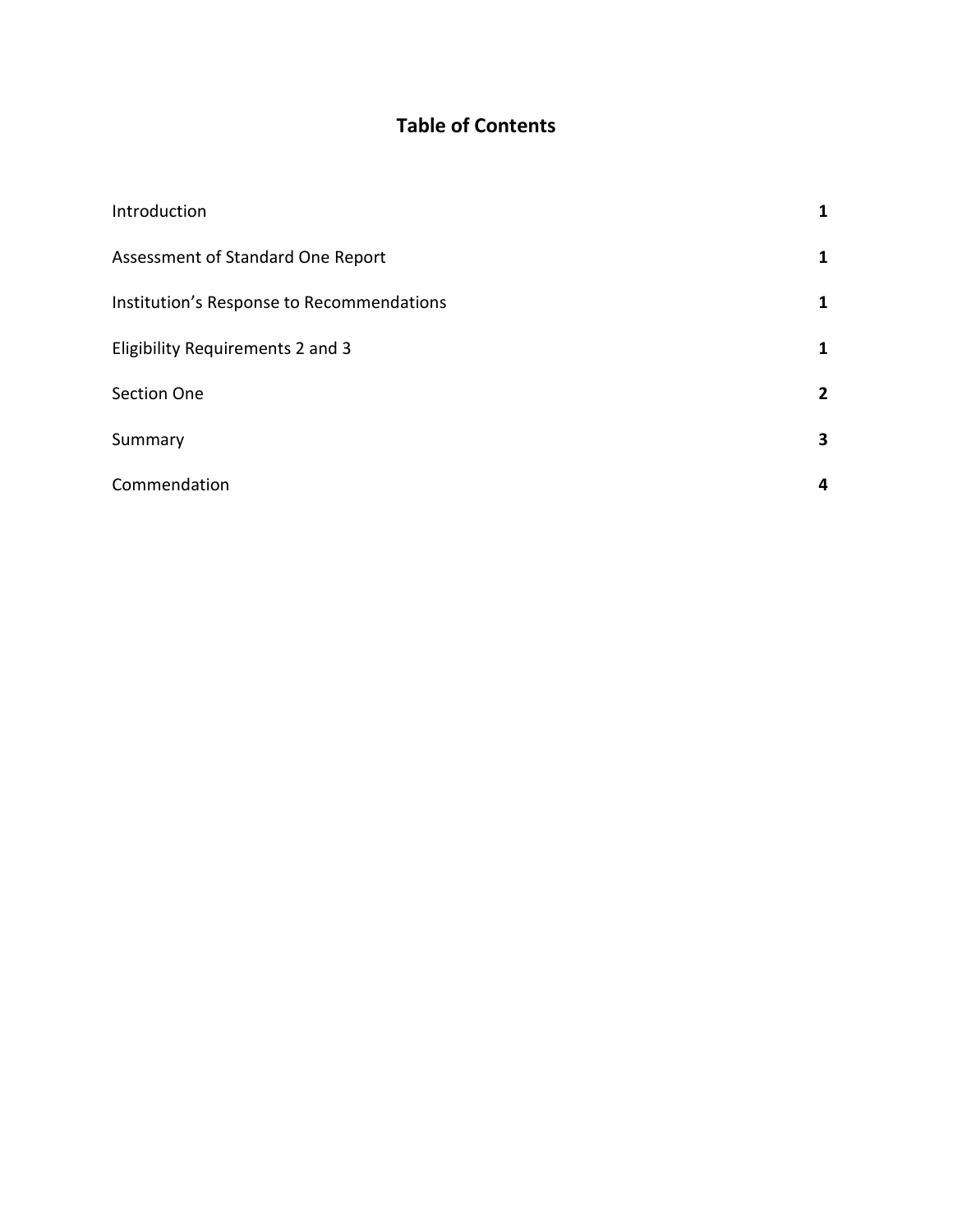## **Evaluation Committee**

Gina Huston, Ed.D. (Chair) Dean for Social Sciences and Humanities Olympic College

Wai-Fong Lee, Ph.D. Executive Dean for Instructional Resources, Accreditation, and Assessment Seattle Central Community College

Robert Mohrbacher Vice President of Instruction and Student Services Big Bend Community College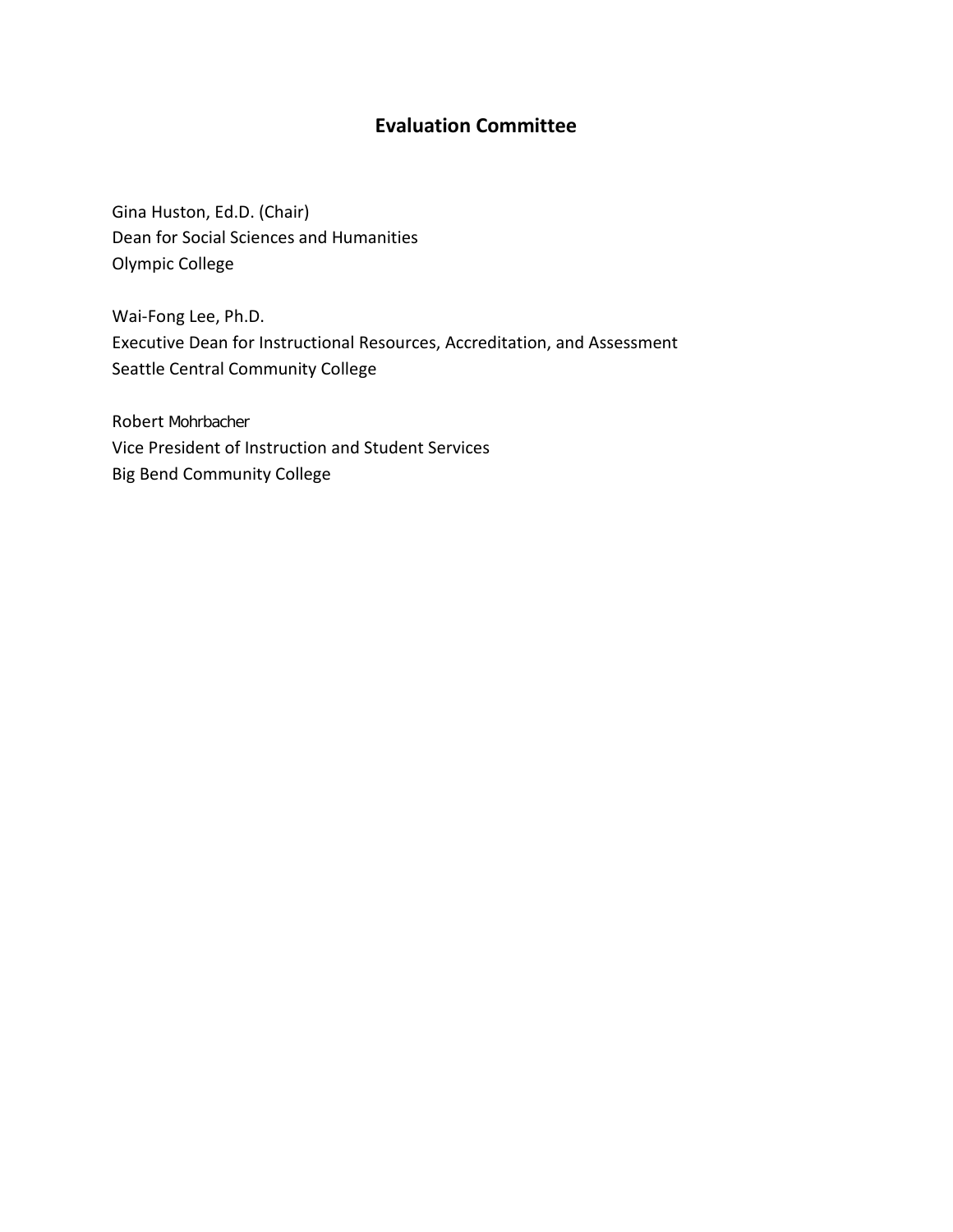#### **INTRODUCTION**

"Lane Community College's district encompasses a 5,000 square-mile area." In addition to the Main Campus in Eugene, Oregon, it offers classes and services in multiple sites. The College experiences substantial enrollment growth while funding decreases. Between 2005-2006 and 2009-2010, funding went down as enrollment rose 39%. Since 2005-2006, online classes have increased almost four-fold, and Web-enhanced or hybrid courses have increased twenty-fold. "Lane has submitted its Prospectus for Substantive Change to the Commission in support of ongoing accreditation as it offers online classes and degrees." Lane updated its strategic plan for 2010-2014, which includes implementation plans and assessment. The College has adapted a "right to succeed" model, in which processes, programs, and policies are intentionally designed to optimize students' successful progress and completion. Supported by an \$83 million bond approved in 2008, the vision of the College's Master Plan includes two new buildings on the Main Campus and a new Downtown Center.

## **ASSESSMENT OF YEAR ONE SELF-EVALUATION REPORT**

Each member of the Year One Report Evaluation Committee received from Lane both digital and hard copies of the Year One Self-Evaluation Report as well as a college catalog. The report is well written, well organized, and easy to follow.

## **INSTITUTION'S RESPONSE TO RECOMMENDATIONS**

The College received no recommendations from the 2009 regular interim visit and was commended for its stewardship of resources.

## **ELIGIBILITY REQUIREMENTS (ER) 2 AND 3**

"The Oregon legislature grants authority to Lane and its governing board to operate and award degrees with three Oregon Revised Statues, ORS 341.290, ORS 341.425, and ORS 341.465. The Lane Board of Education is authorized by the Oregon State Board of Education to award degrees and certificates, to employ personnel, establish rules of governance, prescribe the educational program, control the use of property, and otherwise oversee the operation of the college." (ER 2)

The Lane Board approved the College's revised mission statement in September 2010 and its core themes in June 2011. The report indicates that Lane "devotes substantially all of its resources to support its educational mission and core themes…." (ER3)

The Evaluation Committee finds that the College is in compliance with Eligibility Requirements 2 and 3.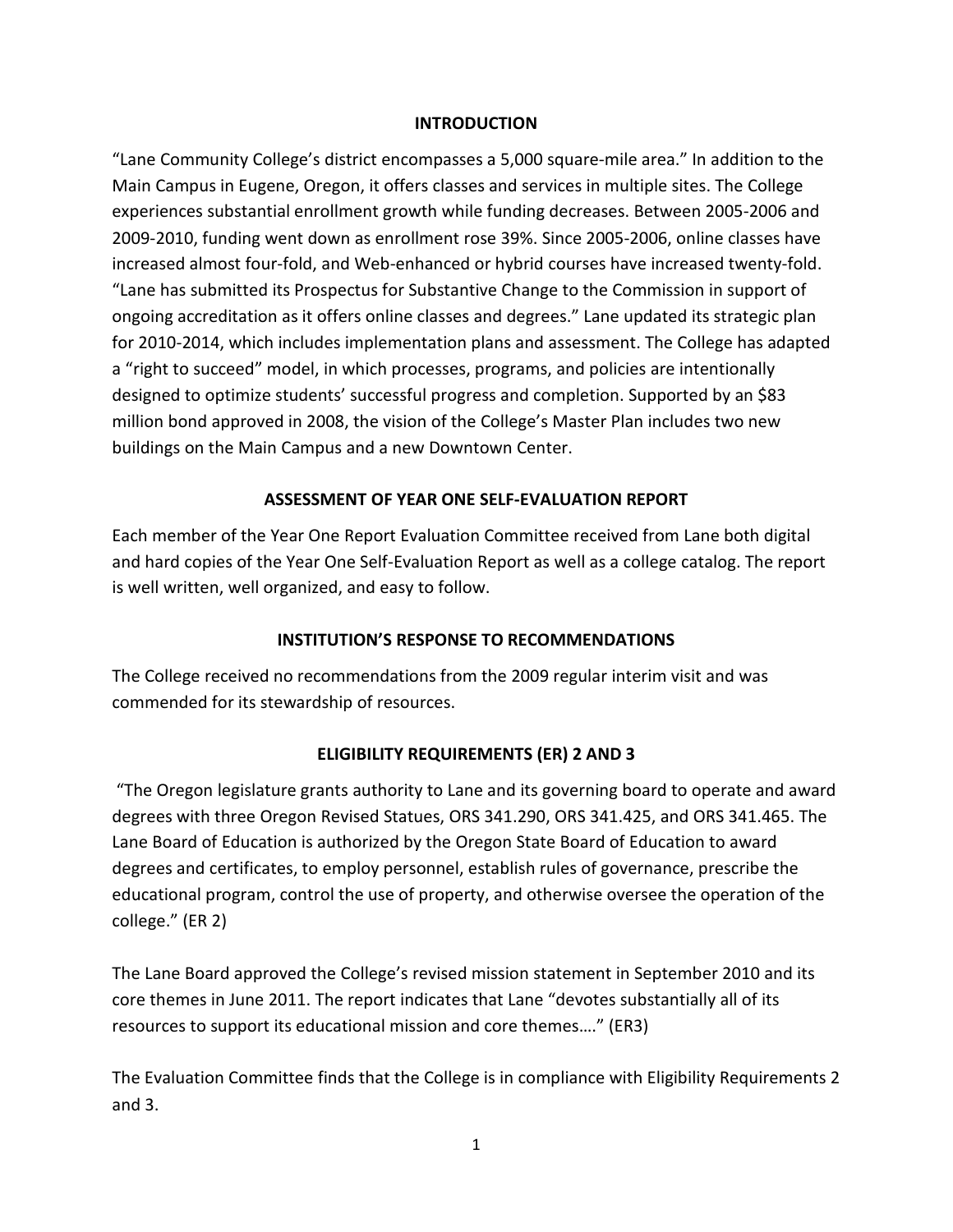#### **SECTION ONE**

#### **Standard 1.A. – Mission**

#### **Mission**

The mission statement of Lane Community College is stated as follows:

"Lane is the community's college; we provide comprehensive, accessible, quality, learningcentered educational opportunities that promote student success."

The current mission statement was approved by the Board of Education in September 2010. Its development incorporated input from 10 community conversations in 2008-2009.

#### Concern

Although the report indicates that the current mission statement is published widely, the College's website still shows the previous mission statement. See [http://lanecc.intelliresponse.com/.](http://lanecc.intelliresponse.com/)

#### **Mission Fulfillment**

The College plans to use a scorecard approach with a four-point scale, "using a rubric:  $1 = not$ achieved; 2 = approaching; 3 = achieved; 4 = exemplary achievement. Scorecards will also document the percentage of indicators meeting or exceeding a rating of 3, "achieved." Ratings of 3 or 4 on at least 90% of indicators for each core theme will be defined as a threshold of excellence for attaining its overall mission fulfillment. The unified approach for establishing a frame of reference and a standard of achievement for each indicator is clearly explained.

#### **Standard 1.B. – Core Themes**

The institution identified four core themes that reference the four student populations it serves; i.e., Academic Transfer, Career Technical and Workforce Development, Foundational Skills Development, and Lifelong Learning. The core themes are consistent with its mission statement.

**Core Theme I: Academic Transfer** – Foster student learning and success through accessible, quality academic transfer preparation.

The first and second objectives are well stated and the indicators of achievement are clearly linked to student learning and success. However, indicator 1.12 (number and percent of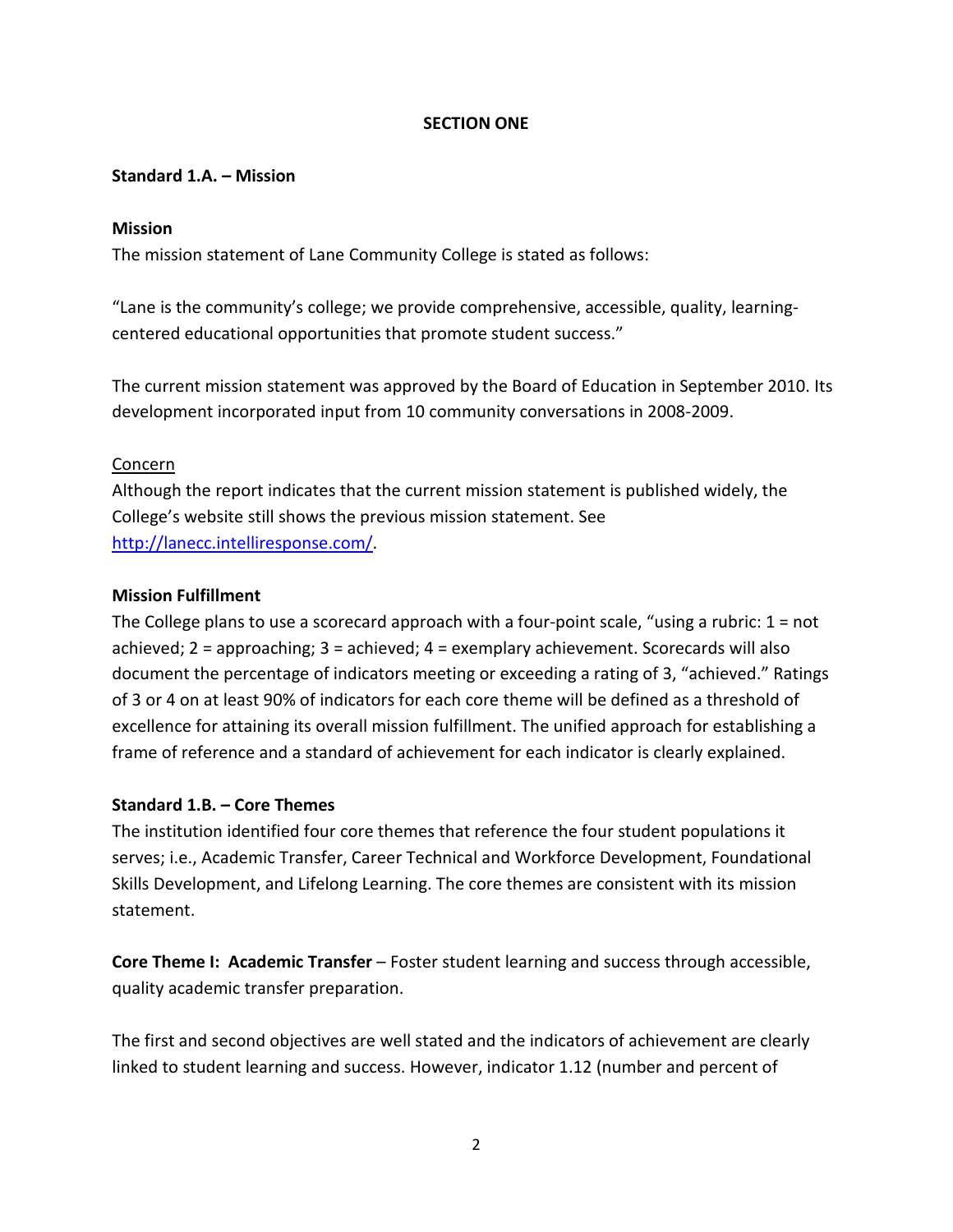students who receive financial aid) is an input indicator which does not measure student achievement.

**Core Theme 2: Career Technical and Workforce Development** – Foster student learning and success through accessible, quality career technical preparation and workforce development.

Similar to core theme 1, first and second objectives are clearly stated and the indicators of achievement support the objectives. The exception is 2.11 (number of participants who use WorkSource ….) which measures access (input), not students' progress or success in finding employment. Also, similar to core theme 1, indicator 2.13 (number and percent of students who receive financial aid financial aid) measures input, not outcomes of student learning and success.

**Core Theme 3: Foundational Skills Development** – Foster student learning and success through accessible, quality foundational skills development.

The objectives align with the core theme, and the indicators of achievement are directly linked to the objectives. For indicators 3.10 to 3.14 of the third objective, if the plan is to use CCSSE survey results, it would be important to ensure that CCSSE includes lower levels of ABSE and ESL.

**Core Theme 4: Lifelong Learning** – Provide accessible, quality lifelong learning experiences for the community we serve.

The first objective is directly related to the core theme. Indicators 4.2 and 4.3 are measures of outcomes in learning, while indicator 4.1 (participation rates) evaluates access of the community it serves.

#### Concern

The second objective does not directly support the core theme. Indicators 4.7 to 4.10 assess the College's ability in obtaining funding resources, but they do not evaluate the impact or success of the resources on the core theme. It is not clear how "good citizenship" is defined or being measured. The College might consider if the second objective should be a separate core theme, or change core theme 4 to include the intent of the second objective.

#### **SUMMARY**

Lane revised its mission statement in September 2010. Its Board of Education approved the four core themes in June 2011. The College has developed objectives and indicators of